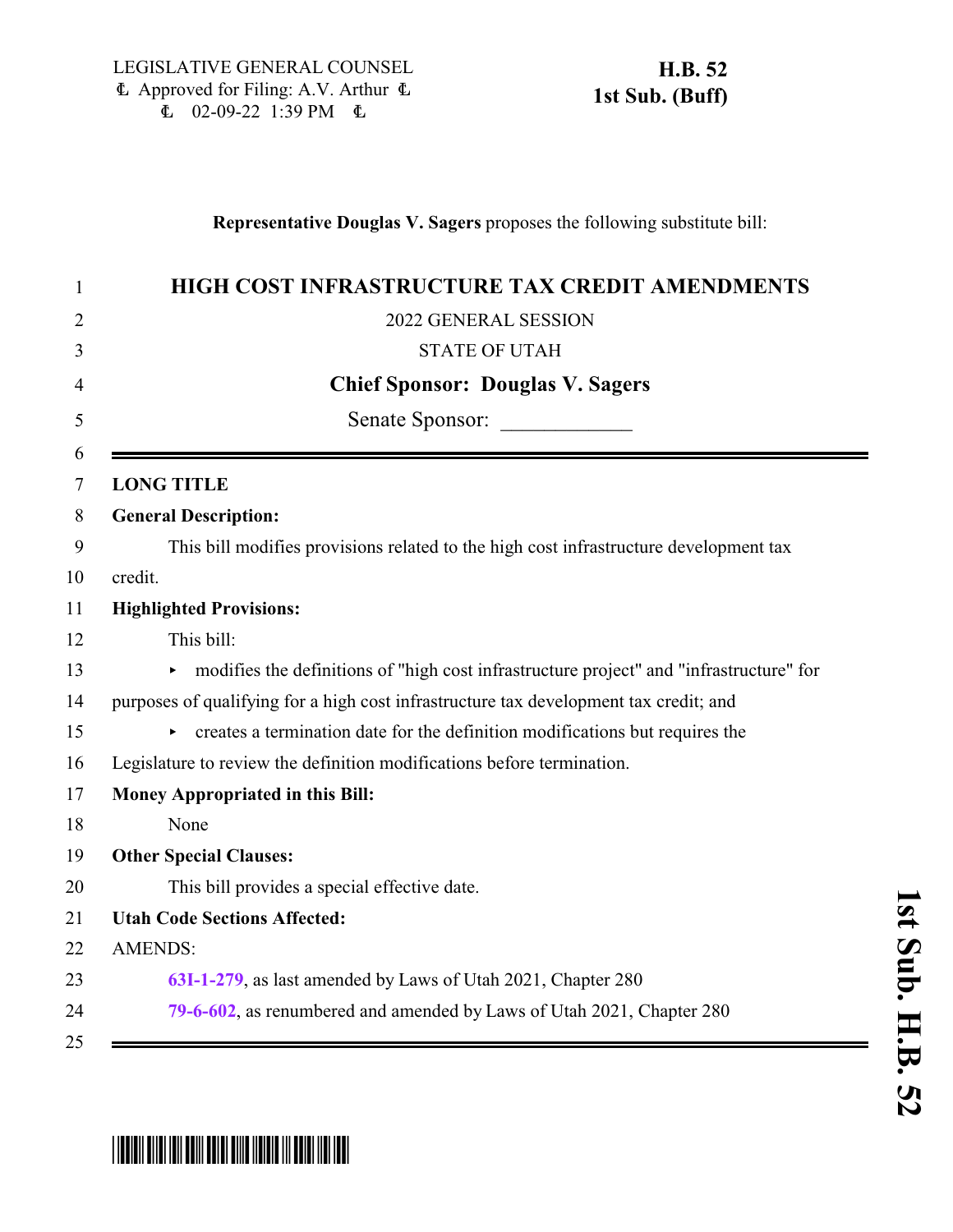### <span id="page-1-0"></span>**1st Sub. (Buff) H.B. 52 02-09-22 1:39 PM**

<span id="page-1-1"></span>

| 26 | Be it enacted by the Legislature of the state of Utah:                                         |
|----|------------------------------------------------------------------------------------------------|
| 27 | Section 1. Section 63I-1-279 is amended to read:                                               |
| 28 | 63I-1-279. Repeal dates, Title 79.                                                             |
| 29 | (1) Subsection $79-2-201(2)(r)$ , related to the Heritage Trees Advisory Committee, is         |
| 30 | repealed July 1, 2026.                                                                         |
| 31 | (2) Subsection $79-2-201(2)(s)$ , related to the Recreational Trails Advisory Council, is      |
| 32 | repealed July 1, 2027.                                                                         |
| 33 | (3) Subsection $79-2-201(2)(t)$ , related to the Boating Advisory Council, is repealed July    |
| 34 | 1, 2024.                                                                                       |
| 35 | (4) Subsection $79-2-201(2)(u)$ , related to the Wildlife Board Nominating Committee, is       |
| 36 | repealed July 1, 2023.                                                                         |
| 37 | (5) Subsection $79-2-201(2)(v)$ , related to regional advisory councils for the Wildlife       |
| 38 | Board, is repealed July 1, 2023.                                                               |
| 39 | (6) Title 79, Chapter 5, Part 2, Advisory Council, which creates the Recreational Trails       |
| 40 | Advisory Council, is repealed July 1, 2027.                                                    |
| 41 | (7) The language in Subsection $79-6-602(3)(a)(iii)$ , a pipeline" and "manufacturing"         |
| 42 | is repealed July 1, 2030.                                                                      |
| 43 | Section 2. Section 79-6-602 is amended to read:                                                |
| 44 | 79-6-602. Definitions.                                                                         |
| 45 | As used in this part:                                                                          |
| 46 | (1) "Applicant" means a person that conducts business in the state and that applies for a      |
| 47 | tax credit under this part.                                                                    |
| 48 | (2) "Fuel standard compliance project" means a project designed to retrofit a fuel             |
| 49 | refinery in order to make the refinery capable of producing fuel that complies with the United |
| 50 | States Environmental Protection Agency's Tier 3 gasoline sulfur standard described in 40       |
| 51 | C.F.R. Sec. 79.54.                                                                             |
| 52 | (3) "High cost infrastructure project" means a project:                                        |
| 53 | (a) (i) that expands or creates new industrial, mining, manufacturing, or agriculture          |
| 54 | activity in the state, not including a retail business;                                        |
| 55 | (ii) that involves new investment of at least $[$50,000,000]$ \$25,000,000 in an existing      |
| 56 | industrial, mining, manufacturing, or agriculture entity, by the entity; or                    |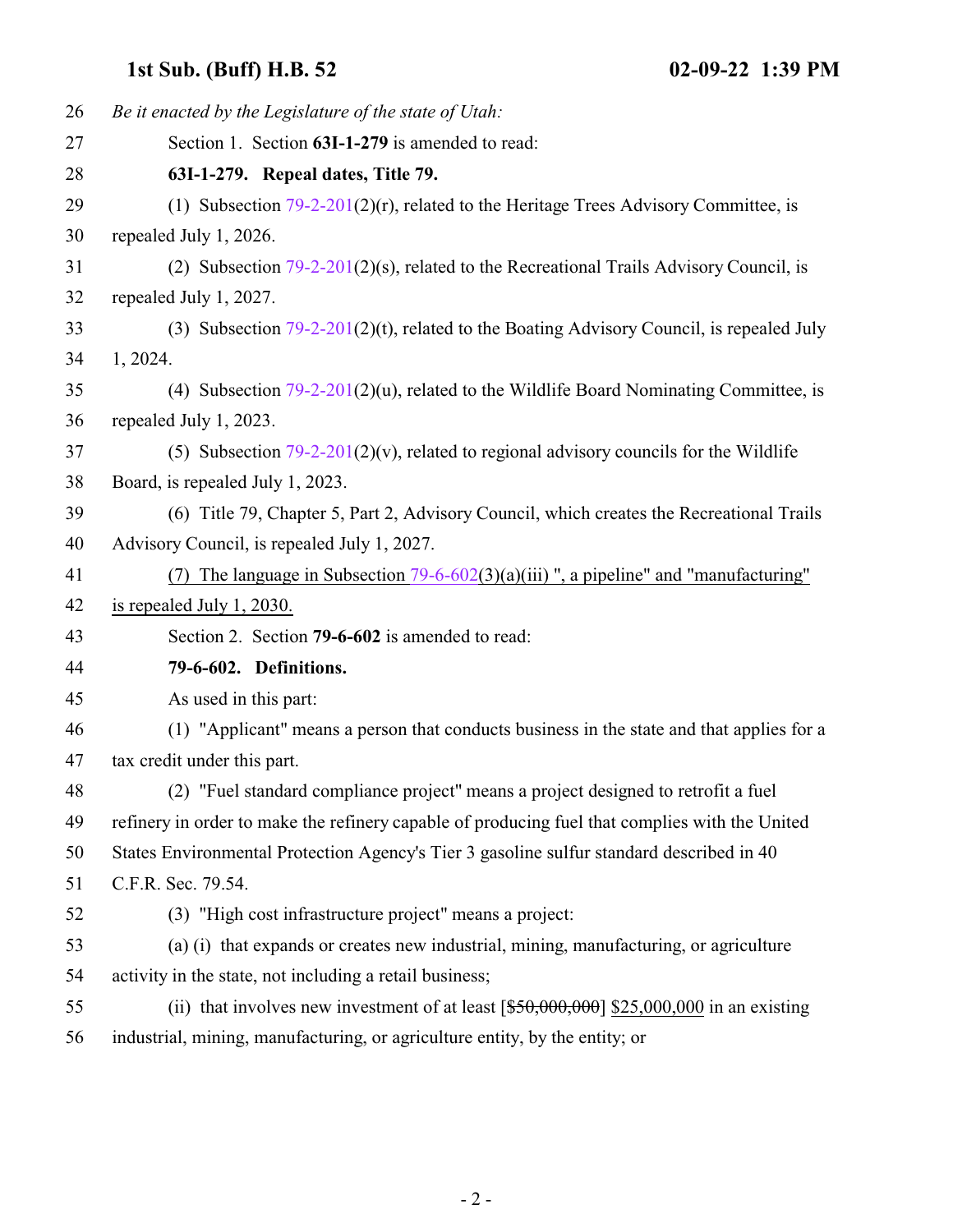#### **02-09-22 1:39 PM 1st Sub. (Buff) H.B. 52**

| 57 | (iii) for the construction of a plant, a pipeline, or other facility, including a fueling               |
|----|---------------------------------------------------------------------------------------------------------|
| 58 | station, for the storage, production, or distribution of hydrogen fuel used for transportation,         |
| 59 | electricity generation, manufacturing, or industrial use;                                               |
| 60 | (b) that requires or is directly facilitated by infrastructure construction; and                        |
| 61 | (c) for which the cost of infrastructure construction to the entity creating the project is             |
| 62 | greater than:                                                                                           |
| 63 | (i) $10\%$ of the total cost of the project; or                                                         |
| 64 | $(ii)$ \$10,000,000.                                                                                    |
| 65 | (4) "Infrastructure" means:                                                                             |
| 66 | (a) an energy delivery project as defined in Section $63H-2-102$ ;                                      |
| 67 | (b) a railroad as defined in Section $54-2-1$ ;                                                         |
| 68 | (c) a fuel standard compliance project;                                                                 |
| 69 | (d) a road improvement project;                                                                         |
| 70 | (e) a water self-supply project;                                                                        |
| 71 | (f) a water removal system project;                                                                     |
| 72 | $[(g)$ a solution-mined subsurface salt cavern; or                                                      |
| 73 | $[\frac{h}{\hbar}](g)$ a project that is designed to:                                                   |
| 74 | (i) increase the capacity for water delivery to a water user in the state; or                           |
| 75 | (ii) increase the capability of an existing water delivery system or related facility to                |
| 76 | deliver water to a water user in the state[ $\cdot$ ]; or                                               |
| 77 | (h) a hydrogen fuel production or distribution project.                                                 |
| 78 | (5) (a) "Infrastructure cost-burdened entity" means an applicant that enters into an                    |
| 79 | agreement with the office that qualifies the applicant to receive a tax credit as provided in this      |
| 80 | part.                                                                                                   |
| 81 | (b) "Infrastructure cost-burdened entity" includes a pass-through entity taxpayer, as                   |
| 82 | defined in Section $59-10-1402$ , of a person described in Subsection (5)(a).                           |
| 83 | (6) "Infrastructure-related revenue" means an amount of tax revenue, for an entity                      |
| 84 | creating a high cost infrastructure project, in a taxable year, that is directly attributable to a high |
| 85 | cost infrastructure project, under:                                                                     |
| 86 | (a) Title 59, Chapter 7, Corporate Franchise and Income Taxes;                                          |
| 87 | (b) Title 59, Chapter 10, Individual Income Tax Act; and                                                |